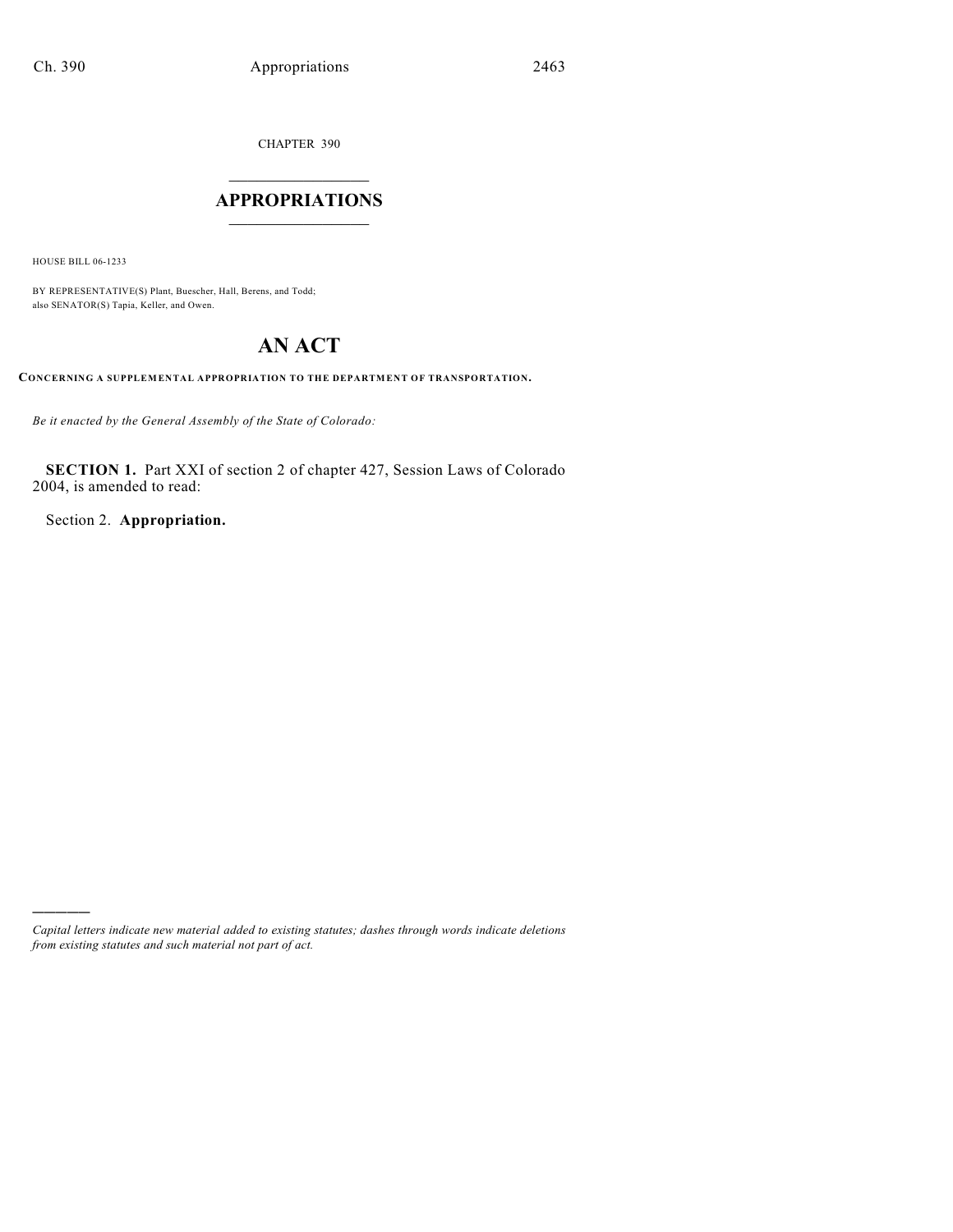|                             |                           |              | APPROPRIATION FROM            |                                                |                             |                                              |                         |
|-----------------------------|---------------------------|--------------|-------------------------------|------------------------------------------------|-----------------------------|----------------------------------------------|-------------------------|
|                             | ITEM &<br><b>SUBTOTAL</b> | <b>TOTAL</b> | <b>GENERAL</b><br><b>FUND</b> | <b>GENERAL</b><br><b>FUND</b><br><b>EXEMPT</b> | <b>CASH</b><br><b>FUNDS</b> | <b>CASH</b><br><b>FUNDS</b><br><b>EXEMPT</b> | FEDERAL<br><b>FUNDS</b> |
|                             | \$                        | $\mathbb{S}$ | \$                            | \$                                             | \$                          | \$                                           | \$                      |
|                             |                           |              |                               | <b>PART XXI</b>                                |                             |                                              |                         |
|                             |                           |              |                               | DEPARTMENT OF TRANSPORTATION                   |                             |                                              |                         |
| (1) DIVISION OF AERONAUTICS |                           |              |                               |                                                |                             |                                              |                         |
| <b>Personal Services</b>    | 481,726                   |              |                               |                                                | 330, 317 <sup>a</sup>       |                                              | 151,409 <sup>b</sup>    |
|                             |                           |              |                               |                                                | $(5.0$ FTE)                 |                                              | $(3.0$ FTE)             |
| Health, Life, and Dental    | 23,003                    |              |                               |                                                | $13,685$ <sup>a</sup>       |                                              | $9,318^{b}$             |
| Short-term Disability       | 637                       |              |                               |                                                | 437 <sup>a</sup>            |                                              | 200 <sup>b</sup>        |
| S.B. 04-257 Amortization    |                           |              |                               |                                                |                             |                                              |                         |
| Equalization                |                           |              |                               |                                                |                             |                                              |                         |
| Disbursement                | 1,083                     |              |                               |                                                | $743^{\circ}$               |                                              | 340 <sup>b</sup>        |
| Salary Survey and Senior    |                           |              |                               |                                                |                             |                                              |                         |
| <b>Executive Service</b>    | 14,497                    |              |                               |                                                | 9,886 <sup>a</sup>          |                                              | $4,611$ <sup>b</sup>    |
| Workers' Compensation       | 2,864                     |              |                               |                                                | $2,864$ <sup>*</sup>        |                                              |                         |
|                             | 3,016                     |              |                               |                                                | $3,016^{\circ}$             |                                              |                         |
| <b>Operating Expenses</b>   | 67,966                    |              |                               |                                                | $67,966^{\circ}$            |                                              |                         |
| Legal Services for 35       |                           |              |                               |                                                |                             |                                              |                         |
| hours                       | 2,256                     |              |                               |                                                | $2,256^{\circ}$             |                                              |                         |
| Vehicle Lease Payments      | 7,887                     |              |                               |                                                | $7,887$ <sup>*</sup>        |                                              |                         |
|                             | 7,013                     |              |                               |                                                | $7,013$ <sup>a</sup>        |                                              |                         |
| <b>Leased Space</b>         | 26,491                    |              |                               |                                                | $26,491$ <sup>a</sup>       |                                              |                         |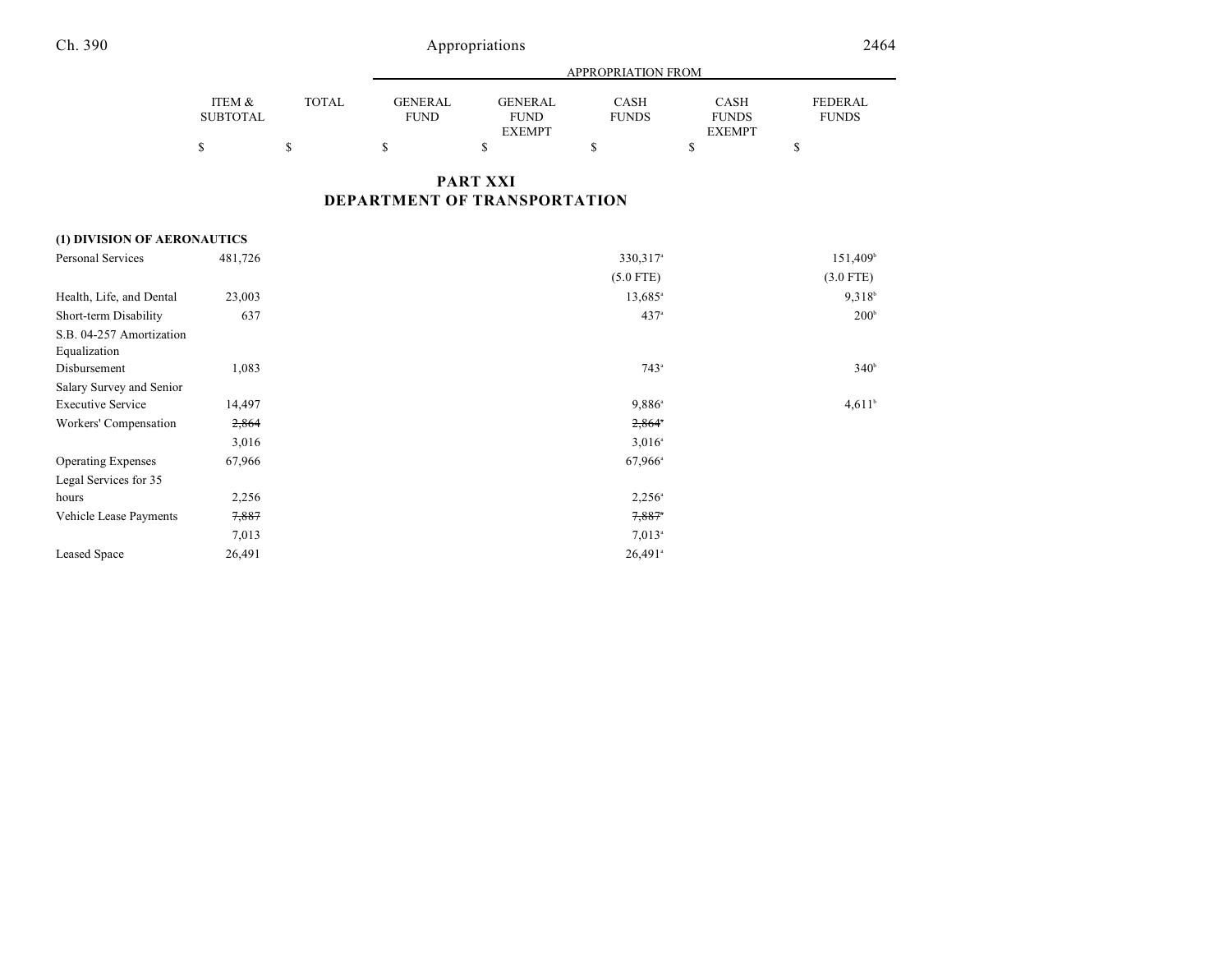| 1,816     |            | $1,816^{\circ}$       |                      |
|-----------|------------|-----------------------|----------------------|
| 24,892    |            | $24,892$ <sup>a</sup> |                      |
|           |            |                       |                      |
| 165,820   |            |                       | 165,820 <sup>b</sup> |
| 7,900,432 |            | $7,900,432^{\circ}$   |                      |
| 4,072,781 |            | $4,072,781$ °         |                      |
|           | 12,794,151 |                       |                      |
|           | 12,793,429 |                       |                      |
|           |            |                       |                      |

<sup>a</sup> These amounts shall be from the Aviation Fund created in Section 43-10-109 (1), C.R.S.

<sup>b</sup> These amounts shall be from grants received from the Federal Aviation Administration.

<sup>e</sup> These amounts shall be from the Aviation Fund created in Section 43-10-109 (1), C.R.S., and are included for informational purposes only as they are continuously appropriated pursuant to Section 43-10-109 (3), C.R.S.

| (2) ADMINISTRATION <sup>131</sup> | 22,550,361 | 22,550,361°              |
|-----------------------------------|------------|--------------------------|
|                                   | 20.607.122 | 20,607,122 <sup>a</sup>  |
|                                   |            | $(219.7$ FTE $)^{\rm b}$ |

 $^{\circ}$  Of this amount,  $\frac{621}{371}$ ,  $\frac{430}{993}$ ,  $\frac{819}{235}$ ,  $\frac{691}{371}$  shall be from the State Highway Fund pursuant to Sections 43-4-205 (5) (a) and 43-1-113, C.R.S., and \$1,371,431(T) shall be funded internally by various cash funds exempt sources in the Department. Included in this total amount is \$424,081 for 6,580 hours of legal services. <sup>b</sup> Of this number, 204.7 FTE are administrative FTE funded by the State Highway Fund pursuant to Sections 43-4-205 (5) (a) and 43-1-113, C.R.S., and 15.0 FTE are funded internally by various cash funds exempt sources in the Department.

Ch. 390 Appropriations 2465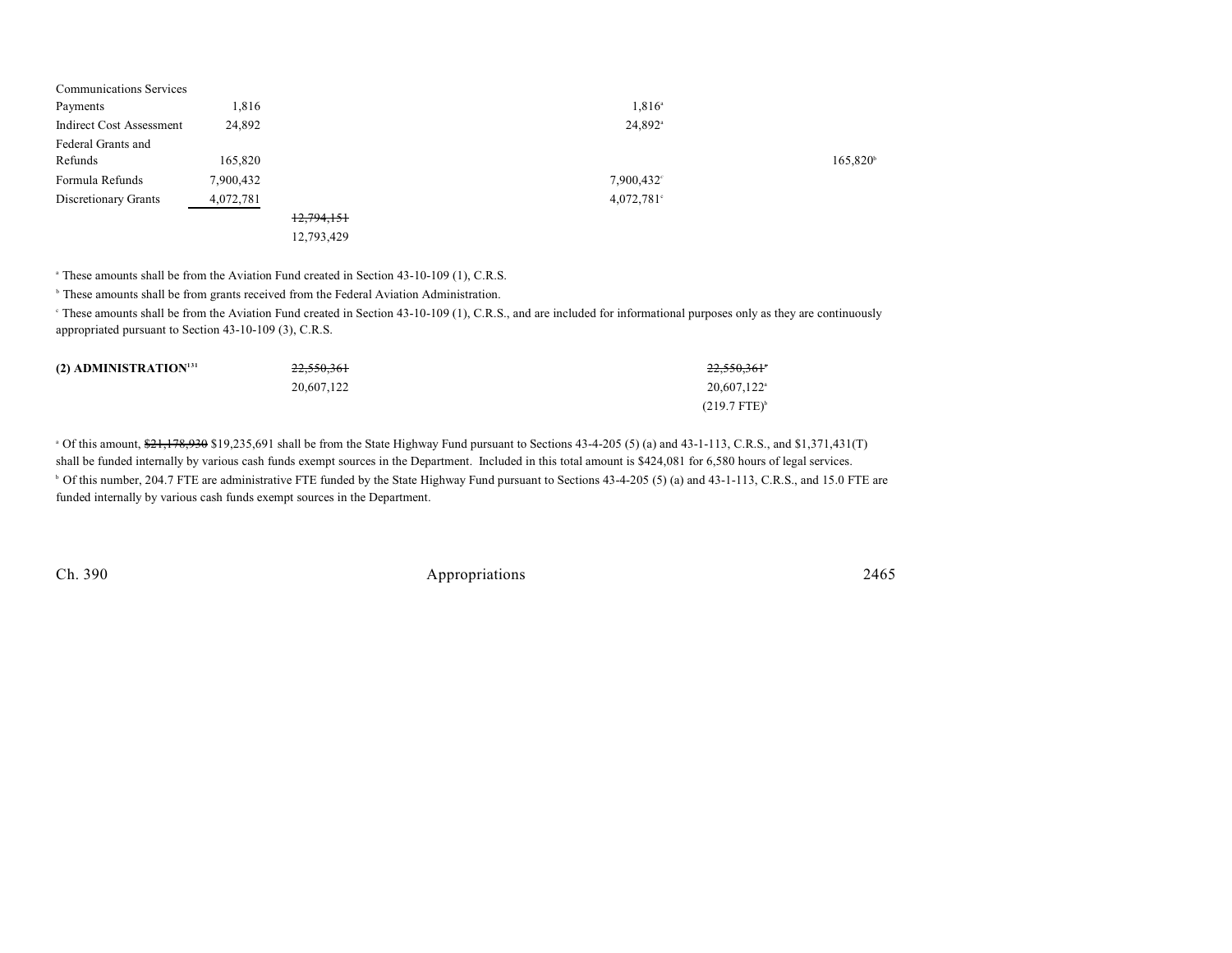|                                                                   |                           |                 | <b>APPROPRIATION FROM</b>     |                                                |                             |                                              |                                |
|-------------------------------------------------------------------|---------------------------|-----------------|-------------------------------|------------------------------------------------|-----------------------------|----------------------------------------------|--------------------------------|
|                                                                   | ITEM &<br><b>SUBTOTAL</b> | <b>TOTAL</b>    | <b>GENERAL</b><br><b>FUND</b> | <b>GENERAL</b><br><b>FUND</b><br><b>EXEMPT</b> | <b>CASH</b><br><b>FUNDS</b> | <b>CASH</b><br><b>FUNDS</b><br><b>EXEMPT</b> | <b>FEDERAL</b><br><b>FUNDS</b> |
|                                                                   | \$                        | S               | \$                            | \$                                             | \$                          | ٠D                                           | Ф                              |
| <b>(3) CONSTRUCTION,</b><br>MAINTENANCE, AND<br><b>OPERATIONS</b> |                           | 784,976,117     |                               |                                                | $42,108,039$ <sup>a</sup>   | 408,867,034 <sup>b</sup>                     | 334,001,044                    |
|                                                                   |                           | $(3,079.5$ FTE) |                               |                                                |                             |                                              |                                |

 Of this amount, \$24,181,909 shall be from miscellaneous department revenues including permit fees and interest earnings, \$15,456,999(L) shall be from funds <sup>a</sup> provided by local governments for highway maintenance and construction projects or as match for federal grants, \$1,833,000 shall be from the Law Enforcement Assistance Fund pursuant to Section 43-4-402 (2) (a), C.R.S., and \$636,131 shall be from the Motorcycle Operator Safety Training Fund pursuant to Section 43-5-504, C.R.S.

<sup>b</sup> These funds are subject to allocation by the State Transportation Commission pursuant to Sections 43-1-106 (8) (h) and 43-1-113 (14) (a), C.R.S., and are included here for informational purposes. Of this amount, \$407,104,440 shall be from the State Highway Fund pursuant to Section 43-4-205 (5) (a) and (6), C.R.S., and \$1,762,594(T) shall be funded internally by various cash funds exempt sources in the Department. Included in this total amount is \$632,706 for 9,817 hours of legal services and \$156,427 for capitol complex leased space.

| (4) STATEWIDE     |           |                    |
|-------------------|-----------|--------------------|
| <b>TOLLING</b>    |           |                    |
| <b>ENTERPRISE</b> | 2,000,000 | $2,000,000(T)^{s}$ |

<sup>a</sup> These funds are subject to allocation by the Colorado Tolling Enterprise Board pursuant to Section 43-4-804, C.R.S., and are included here for informational purposes. The source of funds for this amount shall be a transfer from the Transportation Commission out of State Highway Fund moneys to the Statewide Tolling Enterprise Operating Fund created in Section 43-4-805, C.R.S.